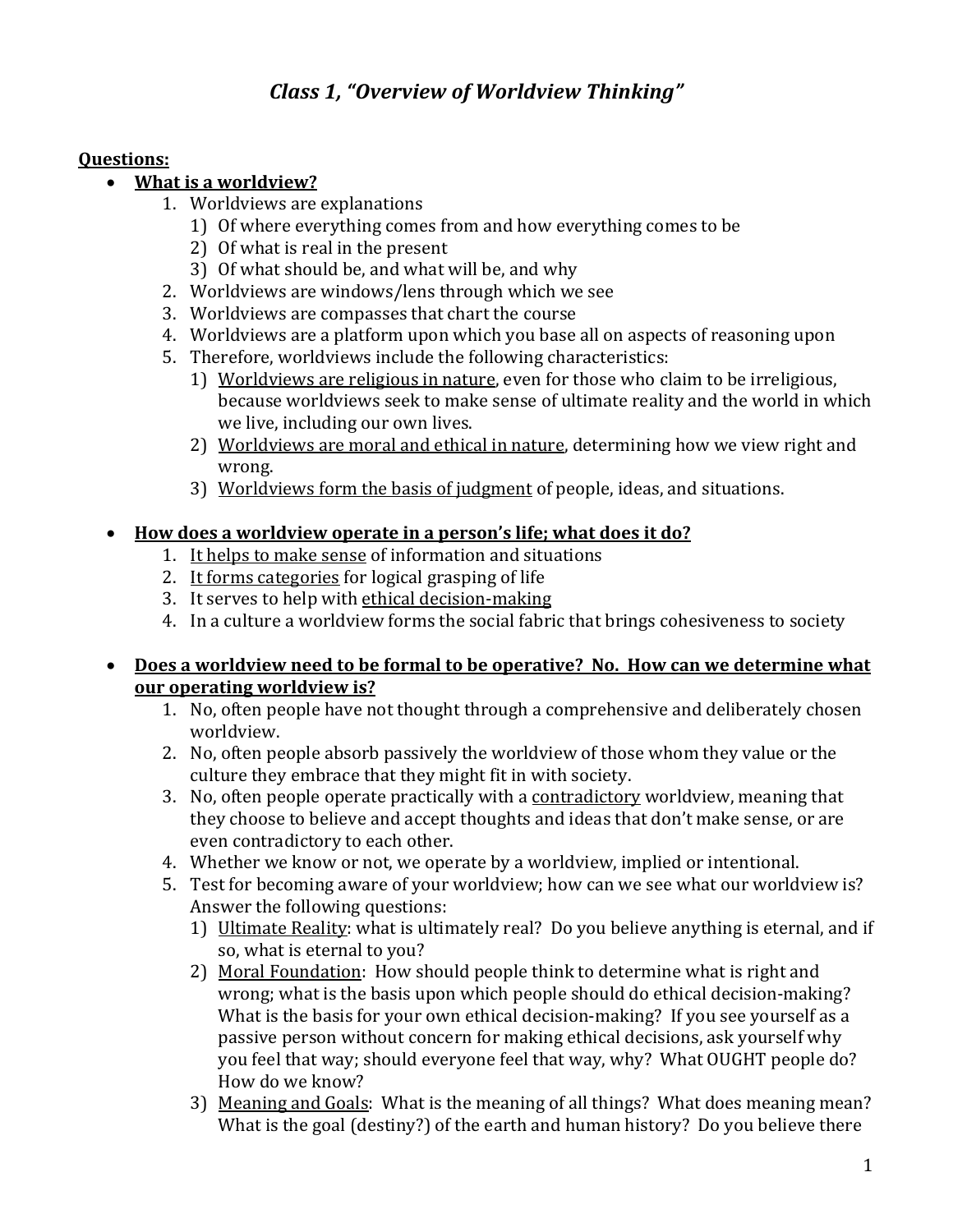is a goal? If so, why? If not, why? If you believe everything is arbitrary, why do you think this?

- **Is Christianity a worldview?** If so, in what way is Christianity a worldview, how does it operate as a worldview, and what happens if a Christian/church does not embrace Christianity as a worldview?
	- 1. Christianity IS a worldview; it is a worldview because it does the following things:
		- 1) Christianity gives explanation of where everything comes from, what is the reality of the present, and where everything is going ultimately.
		- 2) Christianity declares exclusive truth assertions:
			- (1) Doctrines to be believed
			- (2) Ethical behavior to be lived
			- (3) Relationships with God and others
	- 2. Modern failure of Christianity as a worldview: How has Christianity departed from its worldview biblical roots?
		- 1) De-emphasis concerning the Bible: In pastors and churches where the truth of the Bible is not taught.
		- 2) Separating Bible and the Christian Worldview from Ministry: In most churches today, there is no practical effort made to be Christian in a worldview sense in the ministry of the church. The church has so bought into pragmatism that it no longer sees the value of truth in ministry (I once had a pastor of a large church tell me: "One cannot build a big church on doctrine; so I don't emphasize it."). In worship, preaching, evangelism, discipleship, even Bible study often is conducted outside of the biblical worldview.
		- 3) Most churches no longer see a unified whole in who they are and what God has called the church to do. This leads to a de-emphasis of biblical theology and the holiness of God in all aspects of the church. In failing to give a cohesive unified Christian belief system that embraces all aspects of Christian thought and doctrine, the church consequently becomes an amalgamation of separate groups, teachings, and activities not centered around a core belief system.

**Christianity Operating as a Worldview** – But Christianity IS A WORLDVIEW! Any type or form of Christianity without the comprehensive worldview aspect, in a fundamental sense, IS NOT CHRISTIAN! How is Christianity a worldview (generally speaking)?

- 1. Christianity explains ultimate reality in the Person of God
- 2. Christianity explains material reality and time in Creation:
	- 1) Establishing the framework for understanding what the universe is
	- 2) Establishing the purpose for the universe
	- 3) Establishing the nature and meaning of life
	- 4) Establishing the nature and meaning of human life
	- 5) Establishing the nature of the connection between created reality and ultimate reality
	- 6) Establishing the lens by which we understand the destiny of creation
- 3. Christianity establishes a categorical understanding of life and reality. Christianity as a worldview gives four major categories:
	- 1) The nature and meaning of creation (time and space)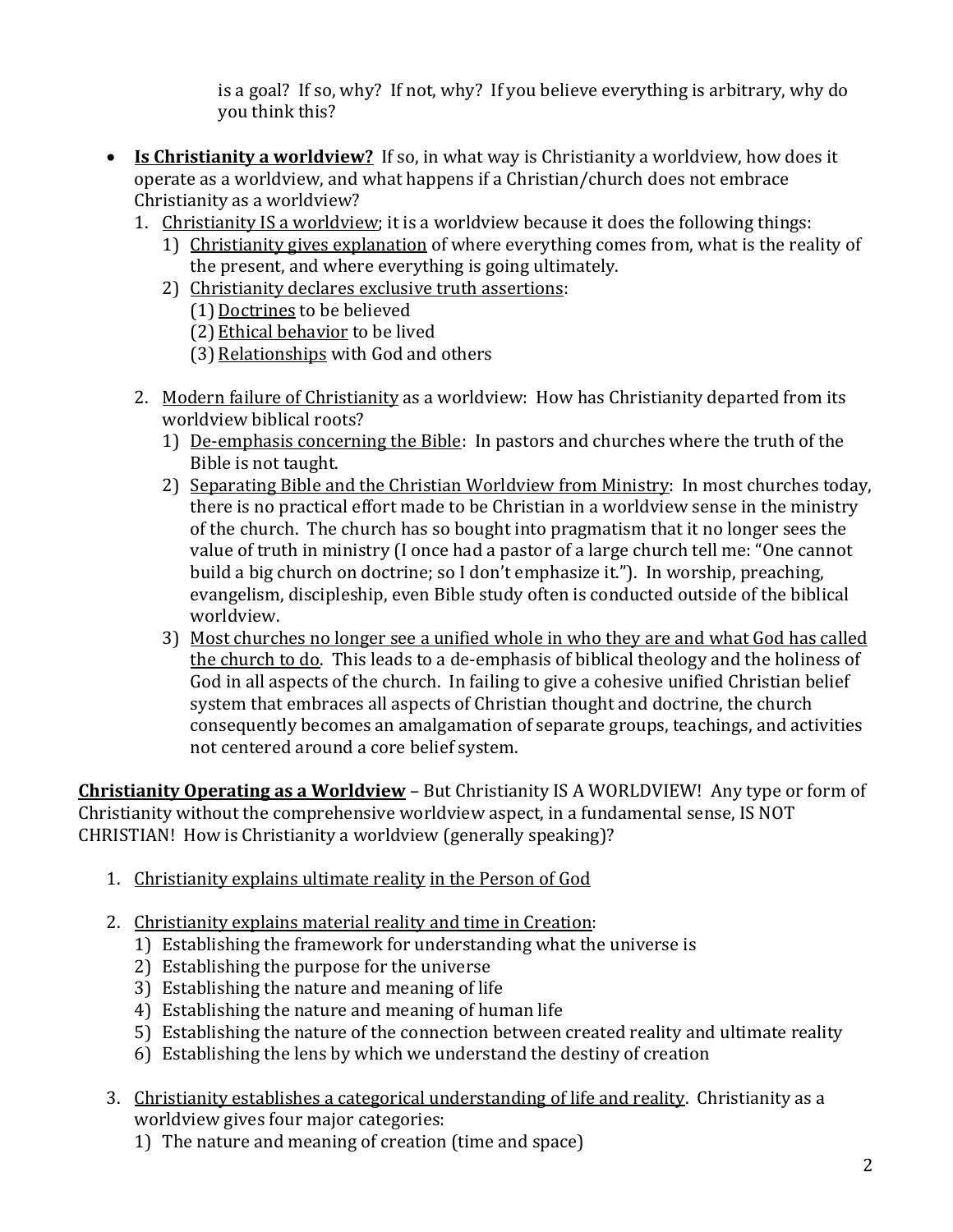- 2) What is wrong now
- 3) How can wrong be made right
- 4) The ultimate hope of destiny for history and creation

### **Worldview Thinking and the Soul**

- 1. All of life centers on the soul; every aspect of life relates to spiritual reality and God at some point. It is important to remember that a person's perception of reality and the development of a specific worldview to be embraced comes from a total integration of the individual's life, centered on the state and condition of the soul.
- 2. This involves two extensions, one vertical and one horizontal; thus, all things eventually come down to the soul. Specifically, there are two aspects of this matter:
	- 1) The relationship of the soul to God in the context of salvation
	- 2) The present spiritual state of the soul in relationship to sin and self
- 3. The soul of unsaved people and how this affects their worldview: Why does a lost spiritual condition affect one's perspective on life and its great issues? It is because of the slavery to sin which impacts the person's engagement with Christian worldview thinking. The person controlled by sin and selfishness lives by WISH PROJECTIONS, meaning that they believe what they wish is true, or what they want to be true. Thus, they live by predilections and prejudice. This they do while all the time claiming to be free and untethered by God's truth and will. In fact, they are enslaved and deceived!
	- 1) Enslaved to sin: Unsaved people are enslaved people, driven by their sinful WISH FULFILLMENTS. Worldviews of unsaved people always derive from sinful wish fulfillments, prejudice, and opinions.
	- 2) Darkened in understanding and life: A lack of spiritual life results in darkness of contemplation and perception. Sin is degenerative in the soul and life, resulting in the inability to see, understand, and desire truth and goodness. The ultimate stage in this process of sin's destructive effect is REPROBATION. At this stage the deception is complete, and the person no longer has any ability left to detect right from wrong, truth from falsehood. At this point, all that is wrong seems right; all that is right seems wrong. This is tragic to see in a person's life, but it is catastrophic to see in a society.
		- $\circ$  1 Corinthians 2:12-16, a text that explains the relationship between the spiritual state of the individual and the acceptance of the Word of God.

 $\circ$  John 8:31, continuing in Jesus' teaching is the sign of discipleship/salvation The ancient Greeks in their study of elocution called this ETHOS. In public speaking, the Greeks taught that there are three important aspects: LOGOS, PATHOS, AND ETHOS.

- $\circ$  Logos the message given in the speech
- $\circ$  Pathos the emotion of the speaker and the emotion elicited in the hearer
- $\circ$  Ethos the predisposition of the hearer to the speaker or topic that causes the hearer to listen